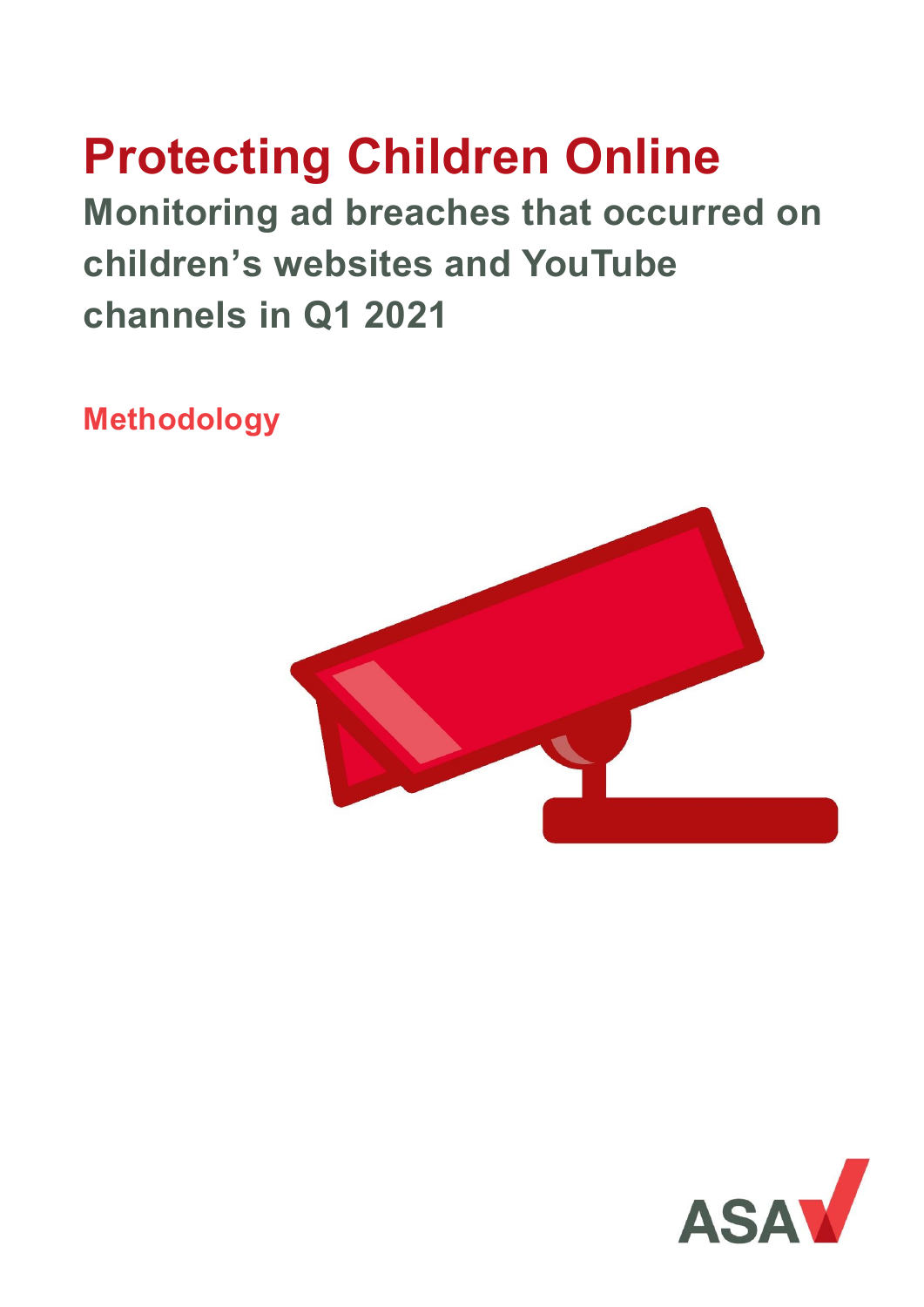# **Summary**

The Advertising Standards Authority (the ASA) is the UK's independent advertising regulator. We have been administering The UK Code of Non-broadcast Advertising and Direct & Promotional Marketing (written and maintained by the Committee of Advertising Practice) for 58 years and The UK Code of Broadcast Advertising (written and maintained by the Broadcast Committee of Advertising Practice) for 16 years. We are responsible for ensuring that advertising is legal, decent, honest and truthful.

The Advertising Codes include rules to protect people who are vulnerable, including children (which the Codes define as those aged 15 and under) and young people (those aged 16 and 17). They include rules on the scheduling and placement of ads to ensure that children and young people's exposure to particular categories of advertisements ('agerestricted ads') is appropriately limited.

The ASA is taking a proactive approach to monitoring and tackling instances where agerestricted online ads were not, in breach of the rules, targeted away from child audiences. From April 2020 we have run quarterly monitoring exercises to identify such breaches of the rules.

We have published four quarterly reports on these figures, and shared them with relevant industry groups. We have also contacted the advertisers to ensure the ads were removed and that they reviewed and, as necessary, amended their practices to ensure they targeted their ads away from child audiences in future.

We will now reflect on the twelve months of data we have collected, and on the outcome of the compliance action taken against advertisers. We will report publically on this later in 2021.

Through this proactive approach the ASA is seeking to build a culture of zero tolerance for age-restricted ads appearing on websites and YouTube channels aimed at children, and on websites and YouTube channels attracting a disproportionately large child audience.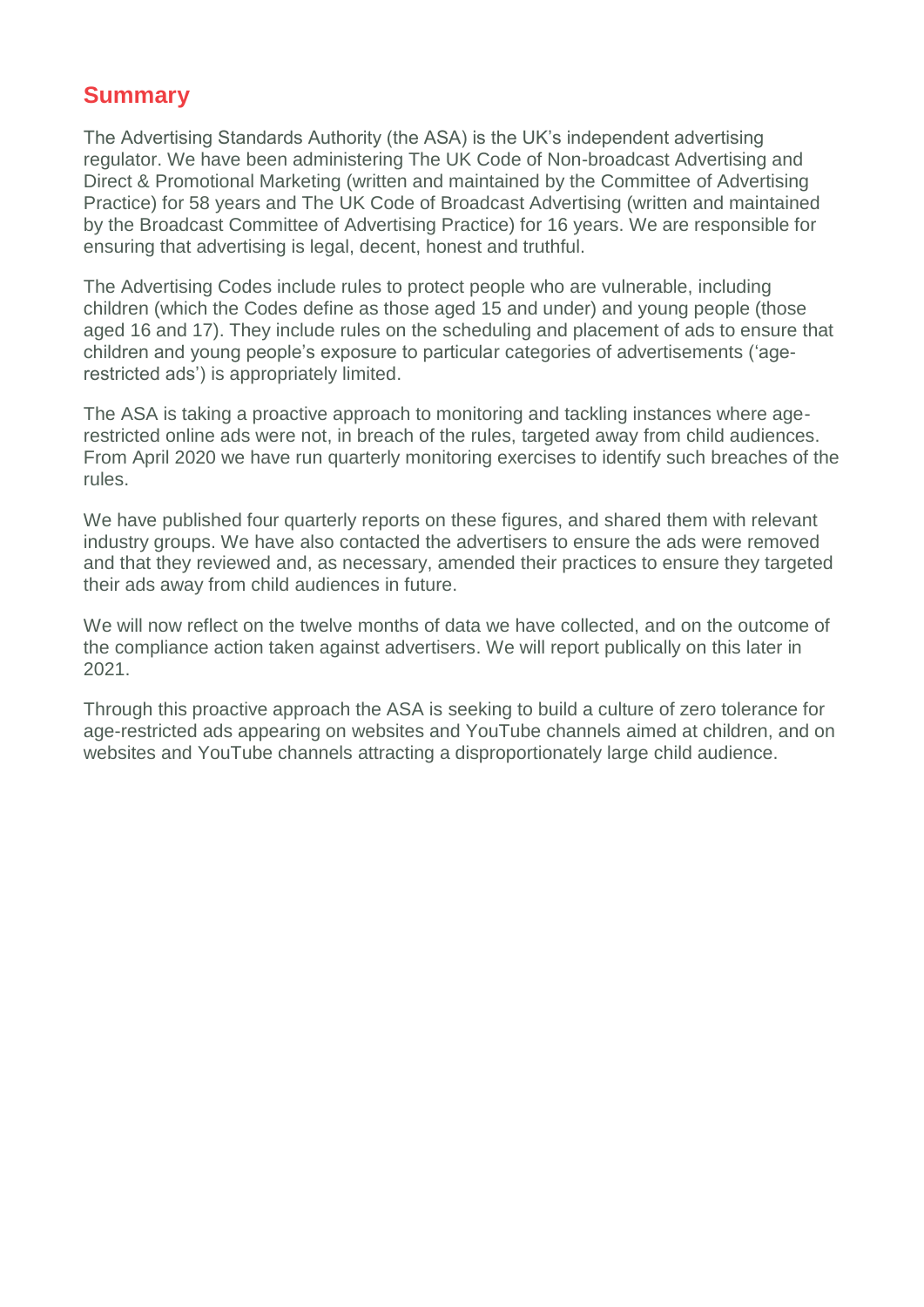# **Rules relating to the targeting of ads to children**

The UK Code of Non-broadcast Advertising and Direct & Promotional Marketing (CAP Code, Edition 12)<sup>1</sup> includes rules on the placement of ads for particular product categories to ensure that children and young people's exposure to ads for these products is appropriately limited.

Our monitoring relates to the following product categories:

## Category: Weight control and slimming

Section 13 of the CAP Code<sup>2</sup> applies to marketing communications for weight control and slimming foodstuffs, aids, (including exercise products that make weight-loss or slimming claims), clinics and other establishments, diets, medicines, treatments and the like. The rule relating to the targeting of such ads states:

*13.3 Marketing communications for any weight-reduction regime or establishment must neither be directed at nor contain anything that is likely to appeal particularly to people who are under 18 or those for whom weight reduction would produce a potentially harmful body weight (BMI of less than 18.5 kg/m2). Those marketing communications must not suggest that being underweight is desirable or acceptable.*

## Category: HFSS (foods and drinks High in Fat, Salt or Sugar)

Section 15 of the CAP Code<sup>3</sup> relates to food, food supplements and associated health or nutrition claims and includes rules which relate specifically to the advertising of HFSS products. These are food or soft drink products that are assessed as High in Fat, Salt or Sugar in accordance with the Department of Health nutrient profiling model<sup>4</sup>. An ad is considered to be an HFSS product ad if it features an HFSS product, or is brand advertising that has the effect of promoting an HFSS product. CAP Advertising Guidance on *Identifying brand advertising that has the effect of promoting an HFSS product*<sup>5</sup> provides more information.

The rule relating to the targeting of such ads states:

*15.18 HFSS product advertisements must not be directed at people under 16 through the selection of media or the context in which they appear. No medium should be used to advertise HFSS products, if more than 25% of its audience is under 16 years of age.*

## Category: Gambling

 $\overline{a}$ 

We have used the category heading "Gambling" as a shorthand for both gambling and lottery ads.

<sup>1</sup> <https://www.asa.org.uk/codes-and-rulings/advertising-codes/non-broadcast-code.html>

<sup>2</sup> [https://www.asa.org.uk/type/non\\_broadcast/code\\_section/13.html](https://www.asa.org.uk/type/non_broadcast/code_section/13.html)

<sup>&</sup>lt;sup>3</sup> [https://www.asa.org.uk/type/non\\_broadcast/code\\_section/15.html](https://www.asa.org.uk/type/non_broadcast/code_section/15.html)

<sup>4</sup> <https://www.gov.uk/government/publications/the-nutrient-profiling-model>

<sup>5</sup> <https://www.asa.org.uk/resource/hfss-product-ads-and-brand-ads-identification.html>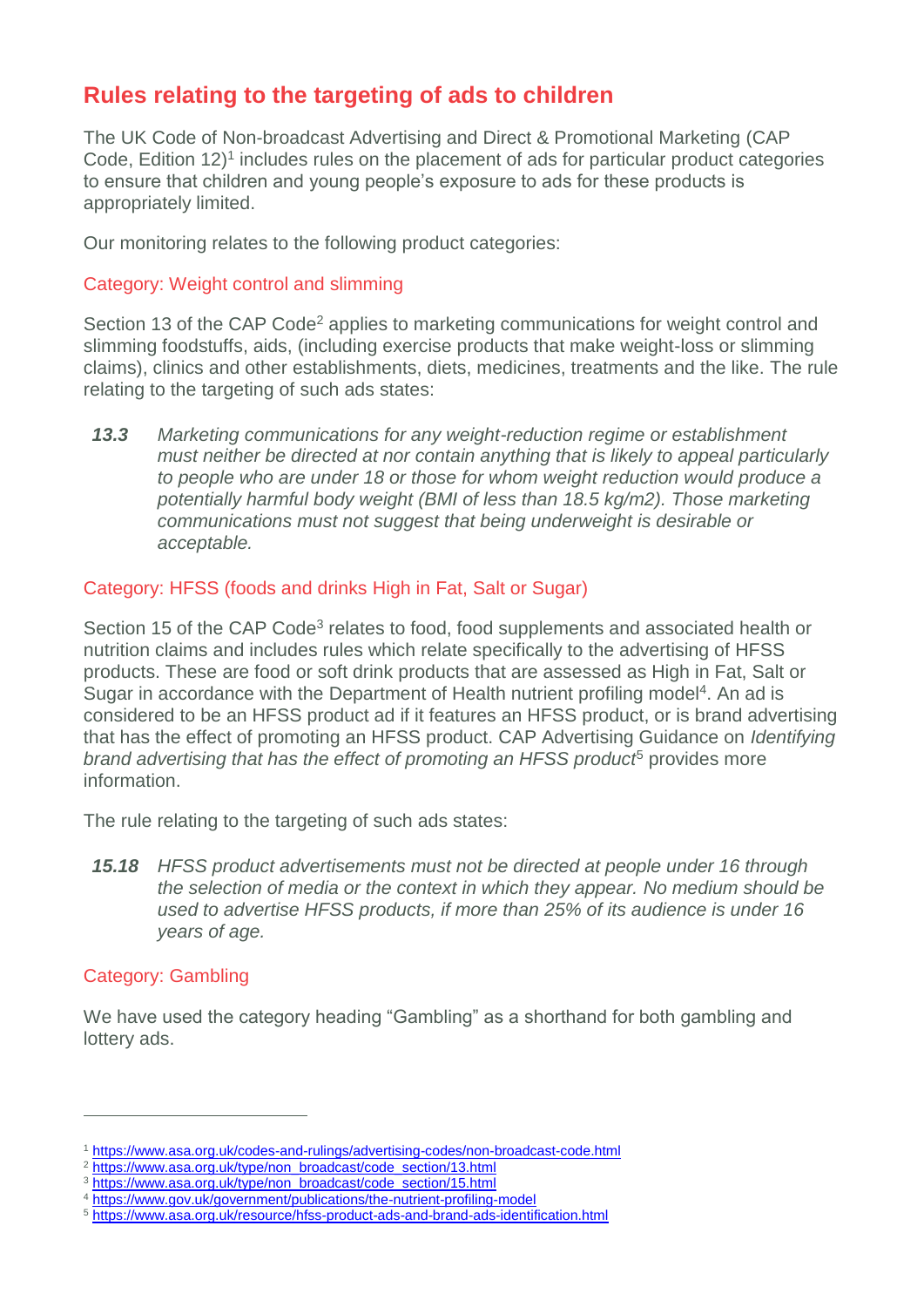Section 16: Gambling of the CAP Code<sup>6</sup> defines the term "gambling" as meaning betting and gaming, as defined in the Gambling Act 2005, and spread betting. A "spread bet" is a contract for difference that is a gaming contract, as defined in the glossary to the Financial Conduct Authority Handbook. The rules in this section apply to marketing communications for "play for money" gambling products, and for "play for free" gambling products that offer the chance to win a prize or explicitly or implicitly direct the consumer to a "play for money" gambling product.

Section 17: Lotteries<sup>7</sup> of the CAP Code applies to the marketing communications of the National Lottery and 'large' society lotteries licensed and regulated by the Gambling Commission and, in the case of 'small' society lotteries, those promoters registered with local authorities in England and Wales or licensing boards in Scotland. This section also applies to marketing communications for lottery products that are licensed and regulated by the Gambling Commission for National Lottery products.

The rules relating to the targeting of such ads state:

- *16.3 Marketing communications must not:*
- *16.3.13 be directed at those aged below 18 years (or 16 years for football pools, equalchance gaming [under a prize gaming permit or at a licensed family entertainment centre], prize gaming [at a non-licensed family entertainment centre or at a travelling fair] or Category D gaming machines) through the selection of media or context in which they appear.*
- *17.14 Marketing communications for lotteries should not be directed at those aged under 16 years through the selection of media or context in which they appear.*

## Category: Alcohol

 $\overline{a}$ 

Section 18: Alcohol<sup>8</sup> of the CAP Code applies to marketing communications for alcoholic drinks or those that feature or refer to alcoholic drinks. Alcoholic drinks are defined as drinks containing at least 0.5% alcohol. The rule relating to the targeting of such ads states:

*18:15 Marketing communications must not be directed at people under 18 through the selection of media or the context in which they appear. No medium should be used to advertise alcoholic drinks if more than 25% of its audience is under 18 years of age.*

## Category: E-cigarettes & tobacco

Section 21 of the CAP Code<sup>9</sup> relates to marketing communications for tobacco products and for rolling papers and filters, and marketing communications which feature rolling papers and filters or have the effect of promoting smoking.

<sup>&</sup>lt;sup>6</sup> [https://www.asa.org.uk/type/non\\_broadcast/code\\_section/16.html](https://www.asa.org.uk/type/non_broadcast/code_section/16.html)

<sup>&</sup>lt;sup>7</sup> [https://www.asa.org.uk/type/non\\_broadcast/code\\_section/17.html](https://www.asa.org.uk/type/non_broadcast/code_section/17.html)

<sup>8</sup> [https://www.asa.org.uk/type/non\\_broadcast/code\\_section/18.html](https://www.asa.org.uk/type/non_broadcast/code_section/18.html)

<sup>9</sup> [https://www.asa.org.uk/type/non\\_broadcast/code\\_section/21.html](https://www.asa.org.uk/type/non_broadcast/code_section/21.html)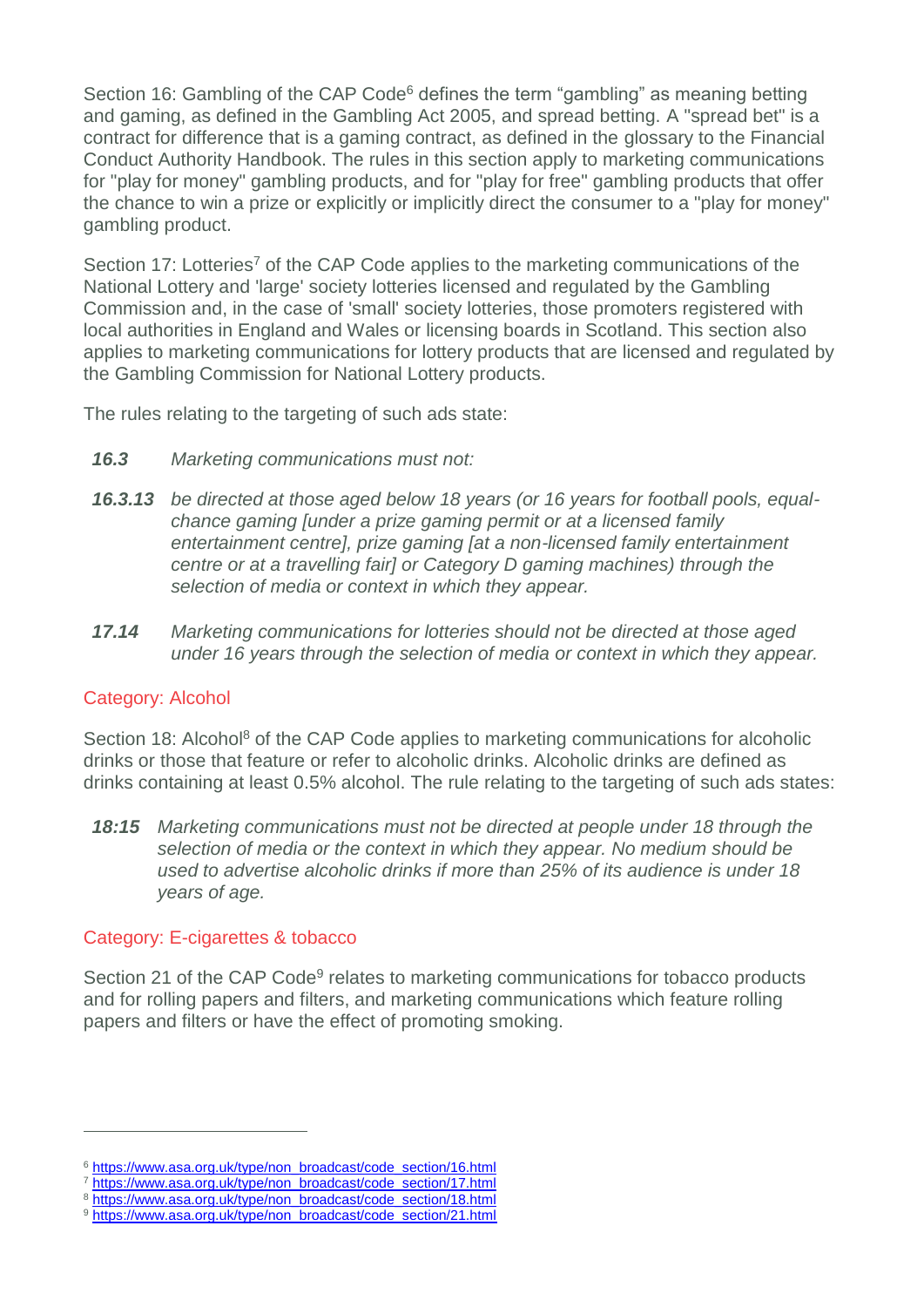Section 22: Electronic cigarettes of the CAP Code<sup>10</sup> defines the term "e-cigarettes" as a product that is intended for inhalation of vapour via a mouth piece, or any component of that product, including but not limited to cartridges, tanks and e-liquids.

The rules relating to the targeting of such ads state:

- *21.1 Tobacco products may not be advertised to the public.*
- *21.5 Marketing communications for rolling papers or filters must not be targeted at, or be likely to appeal to, people under 18. Anyone depicted in a marketing communication for rolling papers or filters must be, and be seen to be, over 25. No medium may be used to advertise rolling papers or filters if more than 25% of its audience is or is likely to be under 18. No direct marketing communication for rolling papers or filters may be distributed to anyone under 18.*
- *22.11 Marketing communications must not be directed at people under 18 through the selection of media or the context in which they appear. No medium should be used to advertise e-cigarettes if more than 25% of its audience is under 18 years of age.*

Rule 22.11 applies to marketing communications for, and which refer to, e-cigarettes and related products, including but not limited to e-shisha and e-hookah products, whether or not they contain nicotine. It applies to e-cigarettes sold as consumer goods as well as those which are licensed as medicines by the MHRA.

- *22.12 Except for media targeted exclusively to the trade, marketing communications with the direct or indirect effect of promoting nicotine-containing e-cigarettes and their components which are not licensed as medicines are not permitted in the following media:*
	- *Newspapers, magazines and periodicals*
	- *Online media and some other forms of electronic media*

*Factual claims about products are permitted on marketers' own websites and, in certain circumstances, in other non-paid-for space online under the marketer's control. Please refer to the [Advertising Guidance.](https://www.asa.org.uk/resource/electronic-cigarette-advertising-prohibition.html)*

Rule 22.12 relates only to unlicensed, nicotine-containing products.

 $\overline{a}$ 

<sup>10</sup> [https://www.asa.org.uk/type/non\\_broadcast/code\\_section/22.html](https://www.asa.org.uk/type/non_broadcast/code_section/22.html)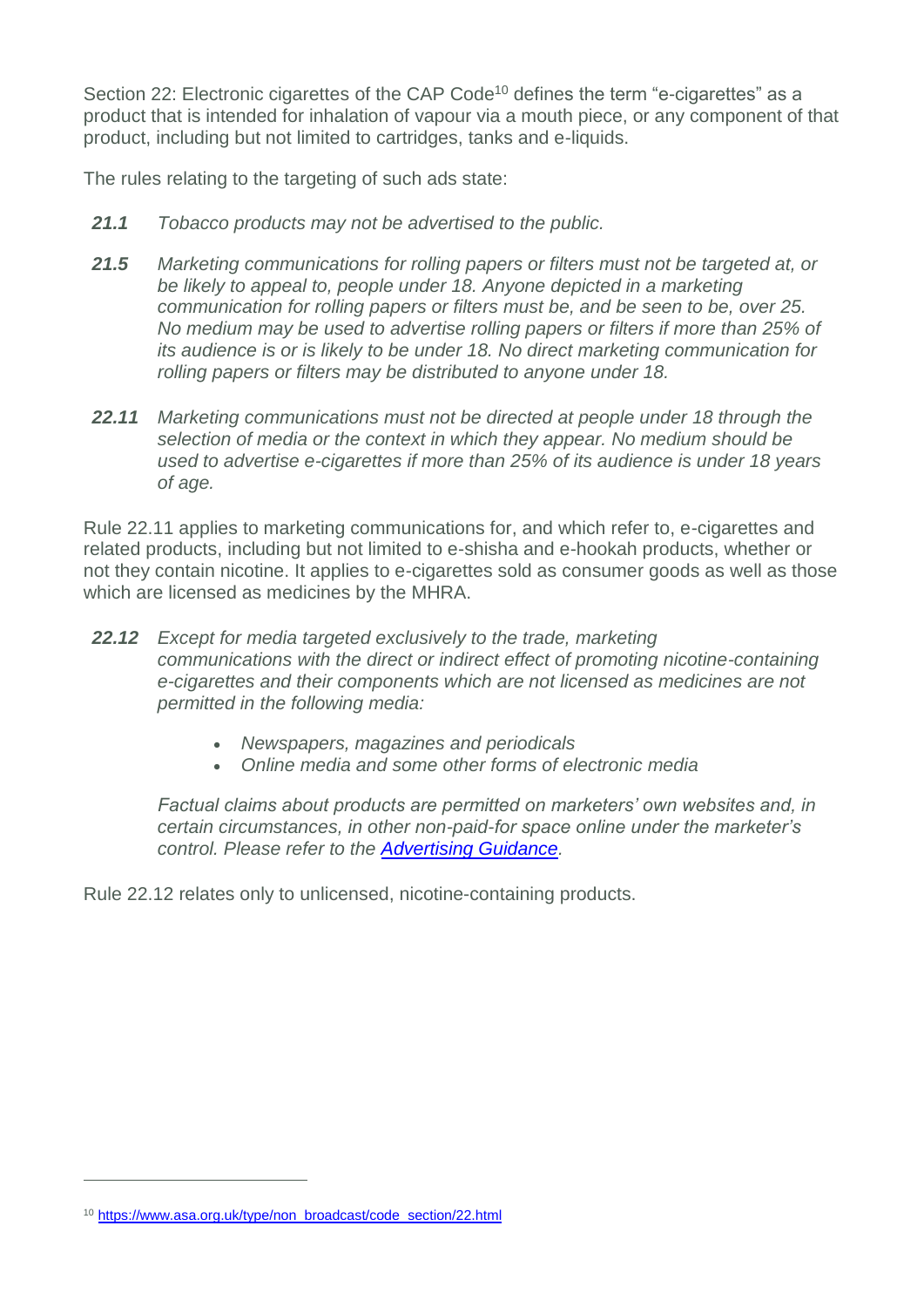# **Methodology and data sources**

 $\overline{a}$ 

For our Q1 2021 report the ASA used data collated by research agency Nielsen's media monitoring tool Portfolio UK<sup>11</sup> between 1 January 2021 and 31 March 2021<sup>12</sup>.

Nielsen's monitoring tool uses 'spider technology' with a neutral online browsing profile that captures ad creatives served on over 1,000 websites and YouTube channels multiple times a day.

Our analysis comprised ads included in the market and sub-market categories used by Portfolio UK which correlate with the age-restricted product categories defined by the Code. Each ad was individually reviewed to check that it met the criteria defined by the Code for the relevant product category.

'Spiders' with a neutral online browsing profile such as those used by Nielsen's monitoring tool do not, inherently, have a browsing history that could identify them as a child or adult web user. As advertisers placing age-restricted ads are required, under the Code, to demonstrably target their ads away from child audiences, our methodology assumes a breach of the Code has occurred in circumstances where the ad has been delivered to or 'seen' by the spider on children's websites or YouTube channels.

For the purposes of this monitoring exercise, the ASA defined 'children's websites' and 'children's YouTube channels' as those that are aimed at children and young people or which attract a disproportionately high audience of children and young people.

# Determination of whether a website or YouTube channel is aimed at children and young people

The ASA determined whether a website or YouTube channel is aimed at children by taking into account two factors. The first was through reviewing the website or channel in question and taking into account the style, presentation and content. We looked for themes and content that were clearly designed to be engaged with by children and young people or highly likely to appeal disproportionately to children and young people compared to adults. This included, for example, bright cartoon-style imagery and content, games suitable for or of a skill-level appropriate for children and young people, and editorial content, stories and themes focused towards children and young people.

The second factor, applied to websites only, was whether Portfolio UK categorises a website into one of its demographic groups covering children and young people: "Children (under 12's)" or "Teens (13-19)". This categorisation is relevant only to websites because Portfolio UK does not apply such categorisations to the YouTube channels it monitors.

<sup>11</sup> Portfolio UK's database provides detailed information on advertising activity by media, covering television, press, radio, outdoor, cinema, direct mail, door drops and the online market including online display, digital video and emails ads. This includes ads served in and around digital video content such as YouTube. It reports advertising expenditure data as well as information on the creative and placement of ads by channel, site, station, etc. The data is categorised by industry sector, enabling analysis of activity by market, sub-market and advertiser.

<sup>&</sup>lt;sup>12</sup> In the Q2 2020 and Q3 2020 reports, while technical enhancements were being carried out on the Portfolio database we sourced data for online display ads using Nielsen's Ad Dynamix database. Those enhancements were completed in August 2020 and from Q4 2020 we sourced all our data, for online display and YouTube ads, from Portfolio. Both Nielsen databases now use the same spider technology.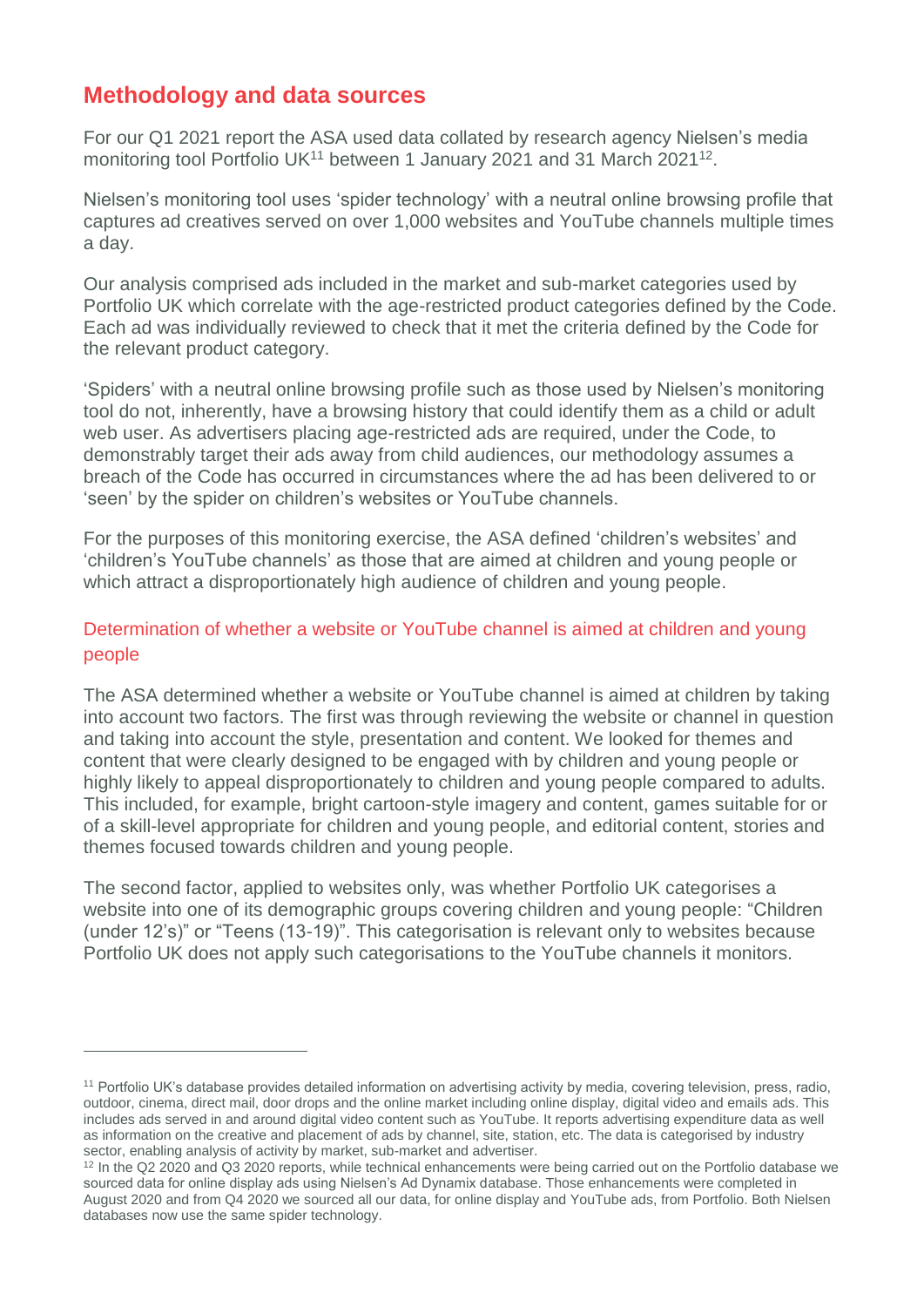## Determination of a disproportionately high audience of children and young people

The ASA used Comscore<sup>13</sup> Media Matrix (MMX) data from October 2019 to review the audience profiles of websites and YouTube channels monitored by Portfolio UK where available.

Comscore MMX data, approved by UKOM, provides online desktop and laptop audience measurement data for individuals aged six or over. The Comscore MMX data tells us the proportion of all visitors to a website or YouTube channel, via a desktop or laptop, aged between six and 17 years old.<sup>14</sup>

The Code's targeting rules require that age-restricted ads must not be placed in a medium if more than 25% of its audience is under either 18 or 16 years of age, depending on the advertised product. However, we chose to take a cautious approach to the inclusion of website and YouTube channels based solely on audience profile data. Websites and YouTube channels which were not determined to be aimed at children and young people were therefore included in our reporting only if the audience profile was 35% or more for people aged 18 and under.

## Age groups covered by Portfolio UK and Comscore MMX

The CAP Code's targeting rules relating to ads for HFSS products, lotteries and some types of gambling ads prohibit the placement of ads in media directed at children (those aged under 16) rather than to young people (those aged 16 and 17). However the Portfolio UK categories and Comscore MMX audience profile data do not correlate exactly with the Code's definitions of children and young people. Our findings therefore may include a small number of ads in these product categories which appeared in media directed at 16 and 17 year olds, or where the audience profile is marginally below 25% for those aged under 16. Such instances may be identified through our subsequent contact with the individual advertisers.

## Summary of website / YouTube channel inclusion tests

Websites were included in the monitoring exercise if:

 $\overline{a}$ 

- The website was aimed at children and young people and was categorised by Portfolio UK as being for "Children (under 12's)" or "Teens (13-19)"; or
- The website audience profile was between 25% and 35% for people aged under 18 according to Comscore MMX data, and the website was categorised by Portfolio UK as being for "Children (under 12's)" or "Teens (13-19)", or the website was aimed at children and young people; or

<sup>&</sup>lt;sup>13</sup> To the end of 2020, Comscore was the provider of UKOM endorsed, industry standard data for online audience measurement in the UK. It uses a hybrid approach to its methodology, combining a metered panel with data from websites, applications and video tags. Panellists provide demographic information about themselves and their household and a piece of software tracks visits on their device(s) to websites and apps.

<sup>14</sup> Comscore also collects audience measurement data in relation to smartphone and tablet usage (Comscore Media Matrix Multi-Platform data) but this covers full data only for those aged 18 years and over, partial data for those aged 13 and over, and no data on those aged under 13 years. Because our focus is on those aged up to 18 years old, we considered this data was not sufficiently relevant for the purposes of our monitoring exercise.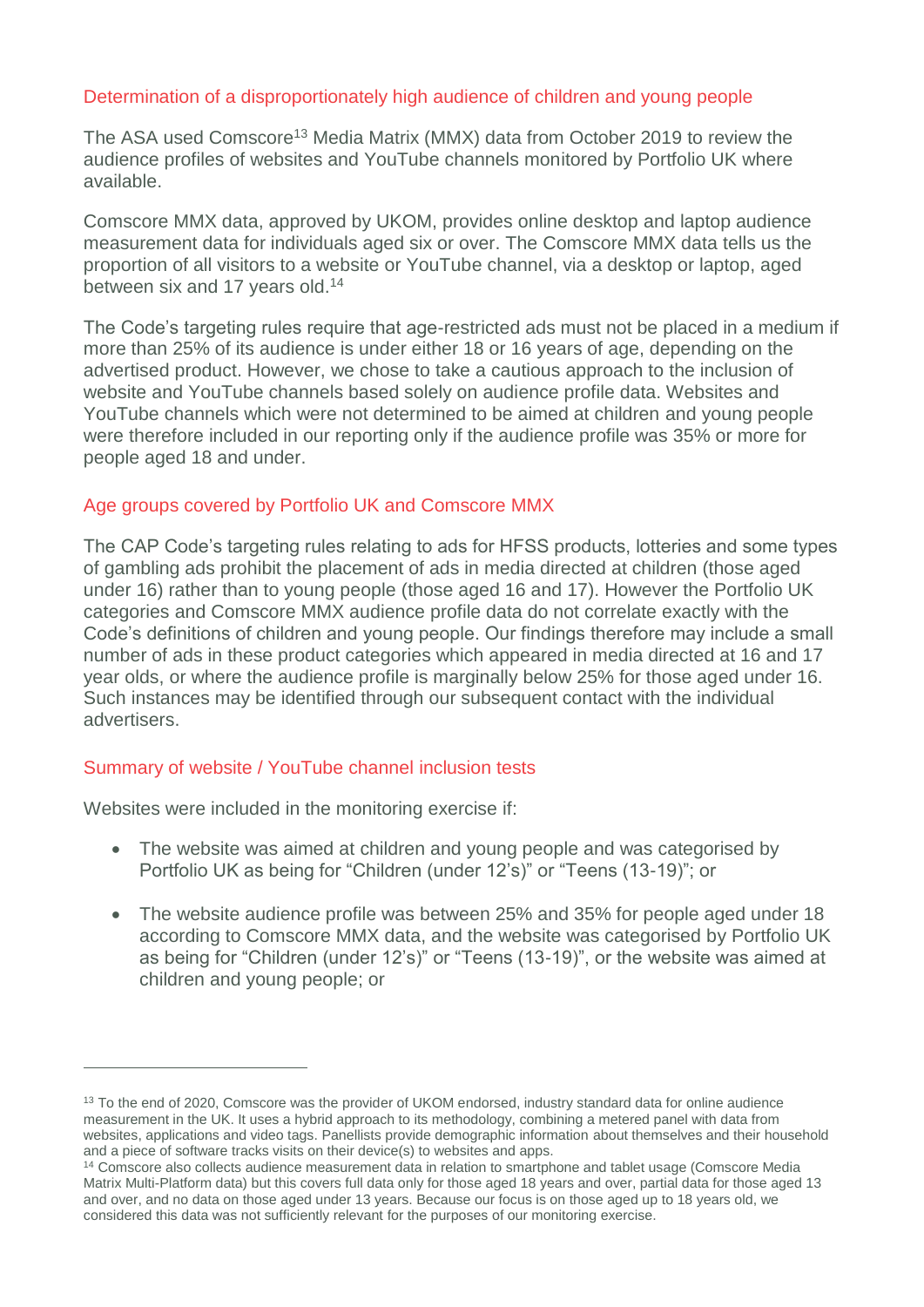The website audience profile was 35% or more for people aged under 18 according to Comscore MMX data.

YouTube channels were included in the monitoring exercise if:

- The YouTube channel was aimed at children and young people; or
- The YouTube channel audience profile was 35% or more for people aged under 18 according to Comscore MMX data.

#### Websites we monitored

| <b>Websites (49)</b> | <b>Aimed at</b><br>children and<br>young people | <b>Portfolio UK</b><br><b>Children</b><br>(under 12's) or<br><b>Teens (13-19)</b><br>categorisation | <b>Audience</b><br>profile over<br>25% U18<br>(Comscore<br><b>MMX</b> data) |
|----------------------|-------------------------------------------------|-----------------------------------------------------------------------------------------------------|-----------------------------------------------------------------------------|
| addictinggames.com   |                                                 |                                                                                                     |                                                                             |
| agame.com            |                                                 |                                                                                                     |                                                                             |
| bgames.com           |                                                 |                                                                                                     |                                                                             |
| boomerangtv.co.uk    |                                                 |                                                                                                     |                                                                             |
| cartoonnetwork.co.uk |                                                 |                                                                                                     |                                                                             |
| coolmath-games.com   |                                                 |                                                                                                     |                                                                             |
| cprewritten.net      |                                                 |                                                                                                     |                                                                             |
| cutezee.com          |                                                 |                                                                                                     |                                                                             |
| disney.co.uk         |                                                 |                                                                                                     |                                                                             |
| dolldivine.com       |                                                 |                                                                                                     |                                                                             |
| dressupgames.com     |                                                 |                                                                                                     |                                                                             |
| dressupwho.com       |                                                 |                                                                                                     |                                                                             |
| flipline.com         |                                                 |                                                                                                     |                                                                             |
| freegames.net        |                                                 |                                                                                                     |                                                                             |
| games.co.uk          |                                                 |                                                                                                     |                                                                             |
| gameslol.net         |                                                 |                                                                                                     |                                                                             |
| gamessumo.com        |                                                 |                                                                                                     |                                                                             |
| girlgames.com        |                                                 |                                                                                                     |                                                                             |
| girlsgogames.co.uk   |                                                 |                                                                                                     |                                                                             |
| hideout.tv           |                                                 |                                                                                                     |                                                                             |
| iogames.space        |                                                 |                                                                                                     |                                                                             |
| justbuild.lol        |                                                 |                                                                                                     |                                                                             |
| kbhgames.com         |                                                 |                                                                                                     |                                                                             |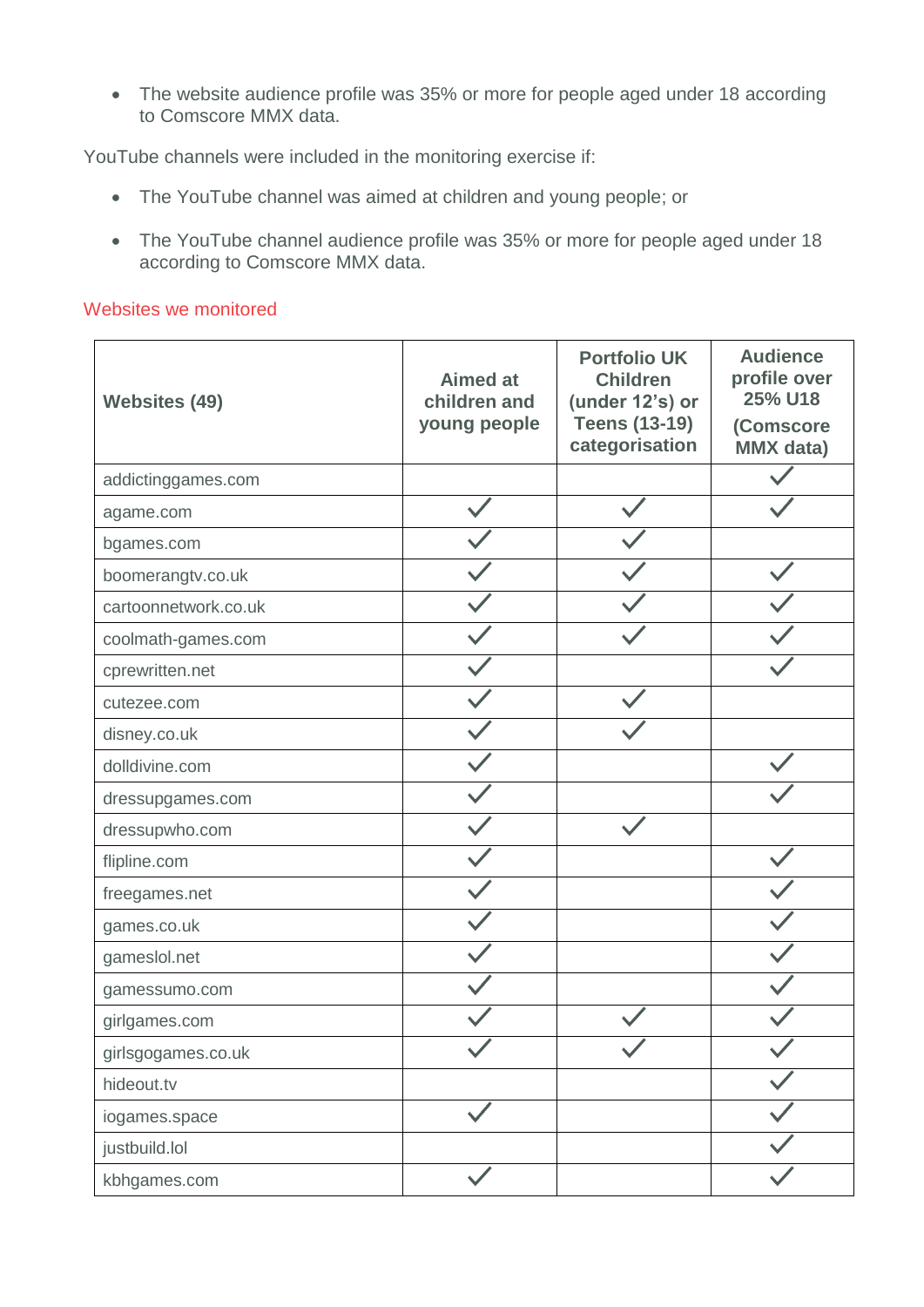| kibagames.com       |  |  |
|---------------------|--|--|
| kidzworld.com       |  |  |
| mafa.com            |  |  |
| minecraftskins.com  |  |  |
| miniclip.com        |  |  |
| neopets.com         |  |  |
| nick.co.uk          |  |  |
| nickjr.co.uk        |  |  |
| nicktoons.co.uk     |  |  |
| ninjakiwi.com       |  |  |
| pencilkids.com      |  |  |
| planetminecraft.com |  |  |
| pokemondb.net       |  |  |
| poki.com            |  |  |
| primarygames.com    |  |  |
| rhymezone.com       |  |  |
| seventeen.com       |  |  |
| shmoop.com          |  |  |
| silvergames.com     |  |  |
| stardoll.com        |  |  |
| teenvogue.com       |  |  |
| thesimsresource.com |  |  |
| totaljerkface.com   |  |  |
| twoplayergames.org  |  |  |
| y8.com              |  |  |
| zombsroyale.io      |  |  |